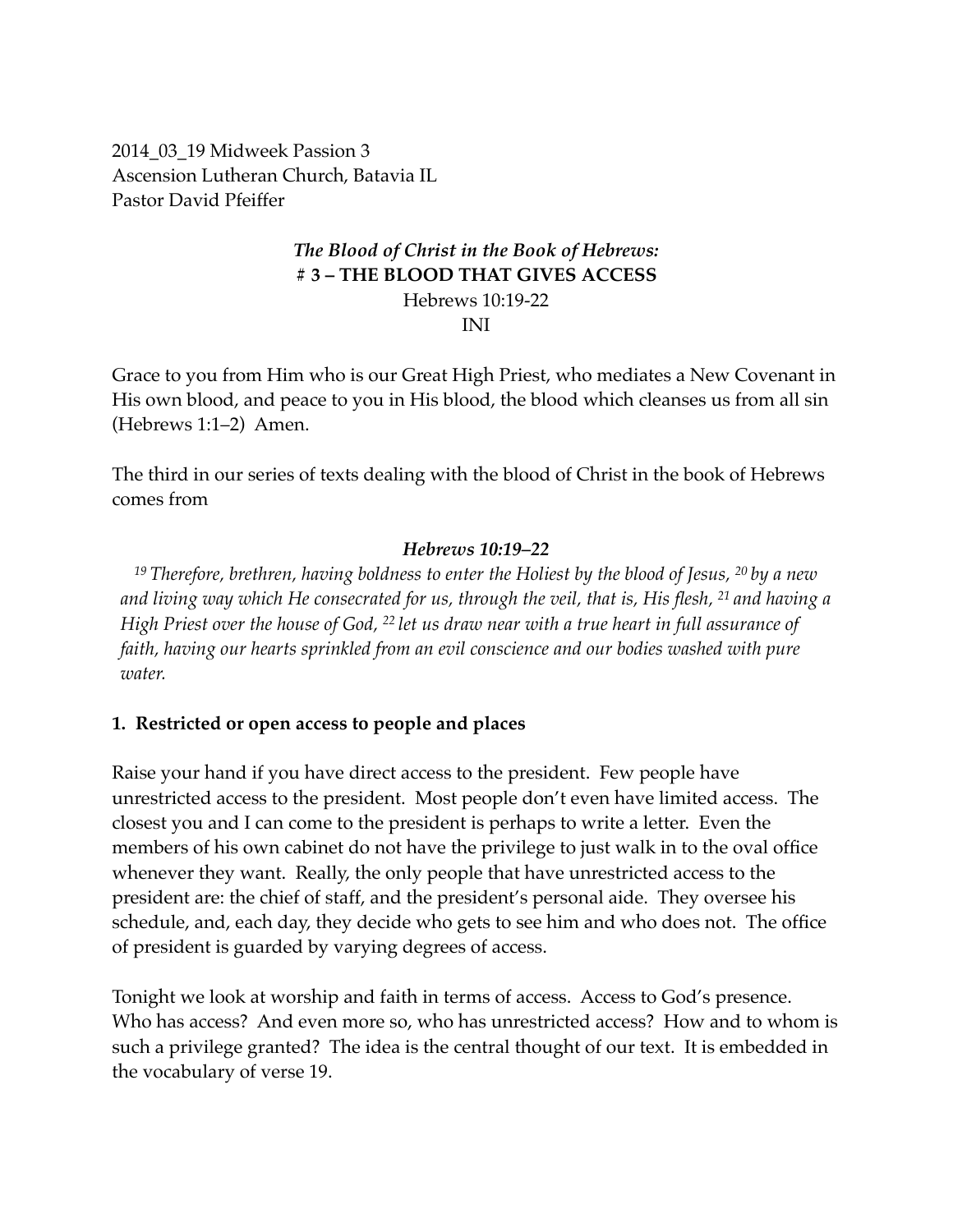Take a look at verse 19. Most translations will say something like this: "Therefore, brethren, since we have confidence / boldness to enter the Most Holy Place by the blood of Jesus … let us draw near…" However this translation, "boldness," comes up a little short of the sense I believe is being conveyed.

The word used here for "boldness" comes from a Greek word having to do with the political arena. In Greco-Roman world of the 1st century, this word had to do with "the right to speak" in the public assembly. The only way you would be granted such a right was if you were a citizen. It is similar to how we use the phrase "right to vote." Similarly, the word was also used to refer to the right or freedom to speak to a public official. In this sense, the word could be used to refer to the right of access to a public officer. In terms of the president, this refers to the privilege that only the chief of staff and president's personal aid can grant – the "right of access" to the president.

It is an objective thought. Either you are authorized or you are not. It is freely given to some, restricted for others, or might be withheld altogether. It is not only confidence, but a privileged right. Indeed it should make us bold and encourage us to enter freely as v.22 says. But it begins with a "right of access…" And it has to do with access to the highest official – God Himself.

Hence, verse 19 – "Therefore brethren, having the privilege of access" or "the right to enter the Holiest by the blood of Jesus" … "let us draw near;" that is, "let us approach God's holy presence in full assurance of faith."

### **2. Limited access to God's dangerous presence**

Under the Old Covenant, God's presence was dangerous. God is holy. And what that means is that nothing sinful or unclean or unholy can exist in His unrestricted presence. As such, access was always limited. Access was granted in a way that would protect the people from coming into His presence improperly. For instance, if you were unclean, then you were unauthorized to approach God's presence in the worship rituals. Perhaps you came into contact with a dead body; or you contracted some bodily disease. To protect His people from harm, God prescribed limited means of accessing His holiness and sharing in His blessings. Access to God's presence in worship under the Old Covenant was restricted.

Imagine yourself with me once again, that special day where High Priest entered the Most Holy Place. Allusion is made in our text. It is the day of atonement – the one day when the high priest was privileged with go behind the veil and access God's most holy presence in the tabernacle. But it was never without blood.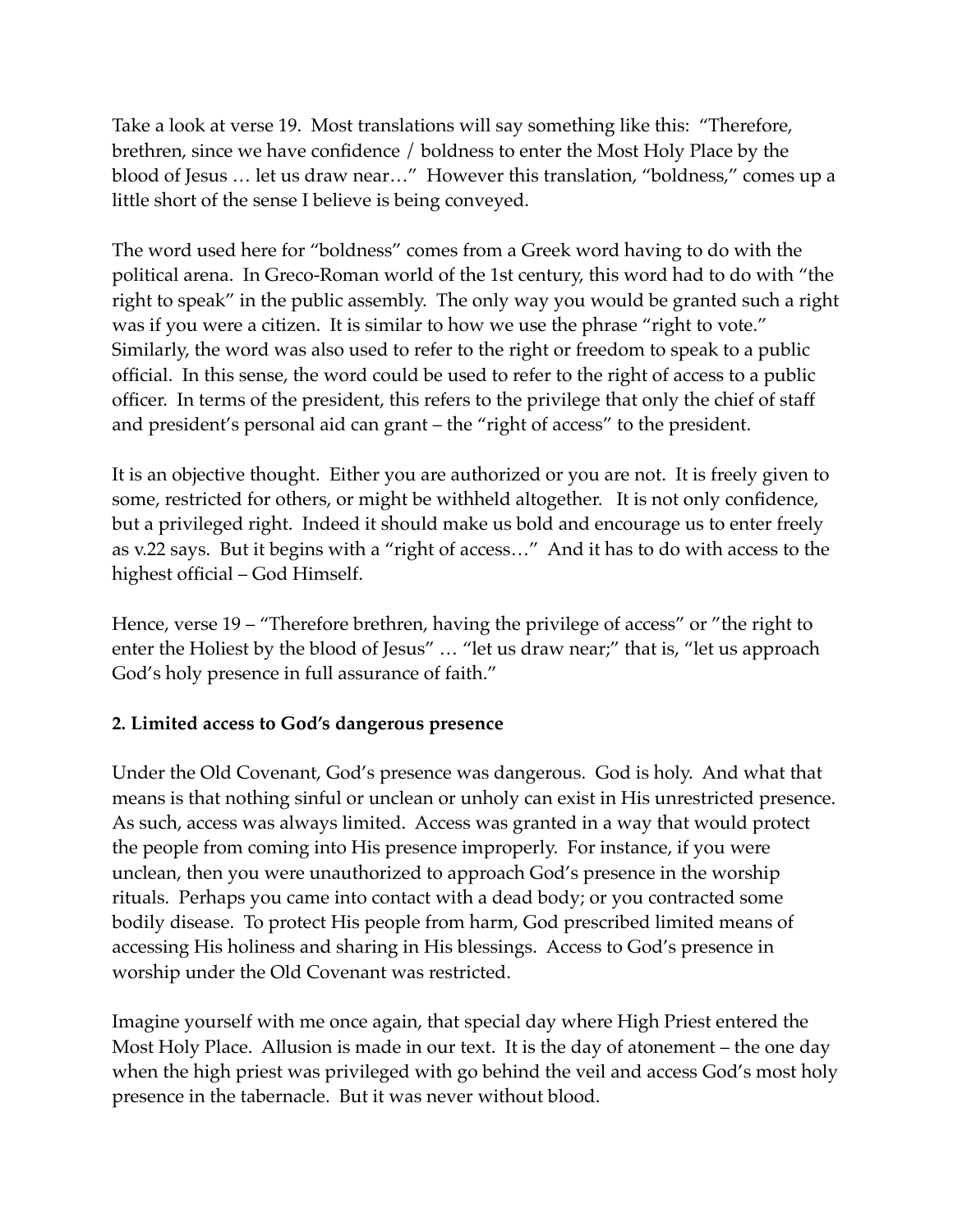You help with the preparations as the high priest dons his white robe. There must be blood. God has sanctified blood as the means by which He will atone for the sins of the people. You help with the slaughter of the goat and the blood is given to the High Priest. He walks purposefully into the tent. The priests are normally never allowed to enter the "Most Holy Place." But today is the day of atonement. Today the High Priest will go through the curtain. There he will sprinkle the blood to meet with God and atone for the sins of the people.

It is pitch black behind the curtain. He counts His steps. One, two three, four. Seven times he sprinkles the floor; seven times the place of atonement upon the ark. You see him come out and a bit of a collect sigh is heard among the people. Everyone seems to recognize what this means. God has accepted the offering and forgiven His people.

Yet what is a privilege for some is also a warning to others. Only through the sanctified means that God has given can we enter His holiness. It was through the priest; and it was with blood. Those who try to worship God apart from what He has authorized, bring judgment upon themselves. People in the Old Testament actually died for desecrating God's holiness.

To approach God apart from the means He has granted is a dangerous thing. For each of us – sin is very real and ever present in our lives. It makes us spiritually unclean day by day. And this is not mere bodily uncleanness like in the first covenant. The sins that make us unclean are those which proceed out of the heart. It stains us with inner thoughts that we know cannot exist in the presence of a holy God. It is an uncleanness that impacts our interaction with each other. We are stained with frustration: when mom keeps trying to tell me what to do. We are stained with resentment: when a child continually does the opposite of what I ask. We are stained with a bitter attitude: when those who should be nearest to us seem to walk all over us. Out of our heart comes this uncleanness: bitterness, resentment, judgmental righteousness, discontentment, and so on. We are stained with sin without and within.

For this reason, God sanctified a covenant. That is to say, He has made a holy agreement though which His people might access His presence. He sanctified the Old Covenant, granting a limited access: Through the tabernacle, blood, and the high priest, the people had access to the most holy place and God's holy presence. And now that Christ, the fulfillment of the priesthood has come, God has sanctified a new and living way. God has made a holy agreement with us – the New Covenant. There is way through which we, stained sinners, have the privilege of entrance: in an unrestricted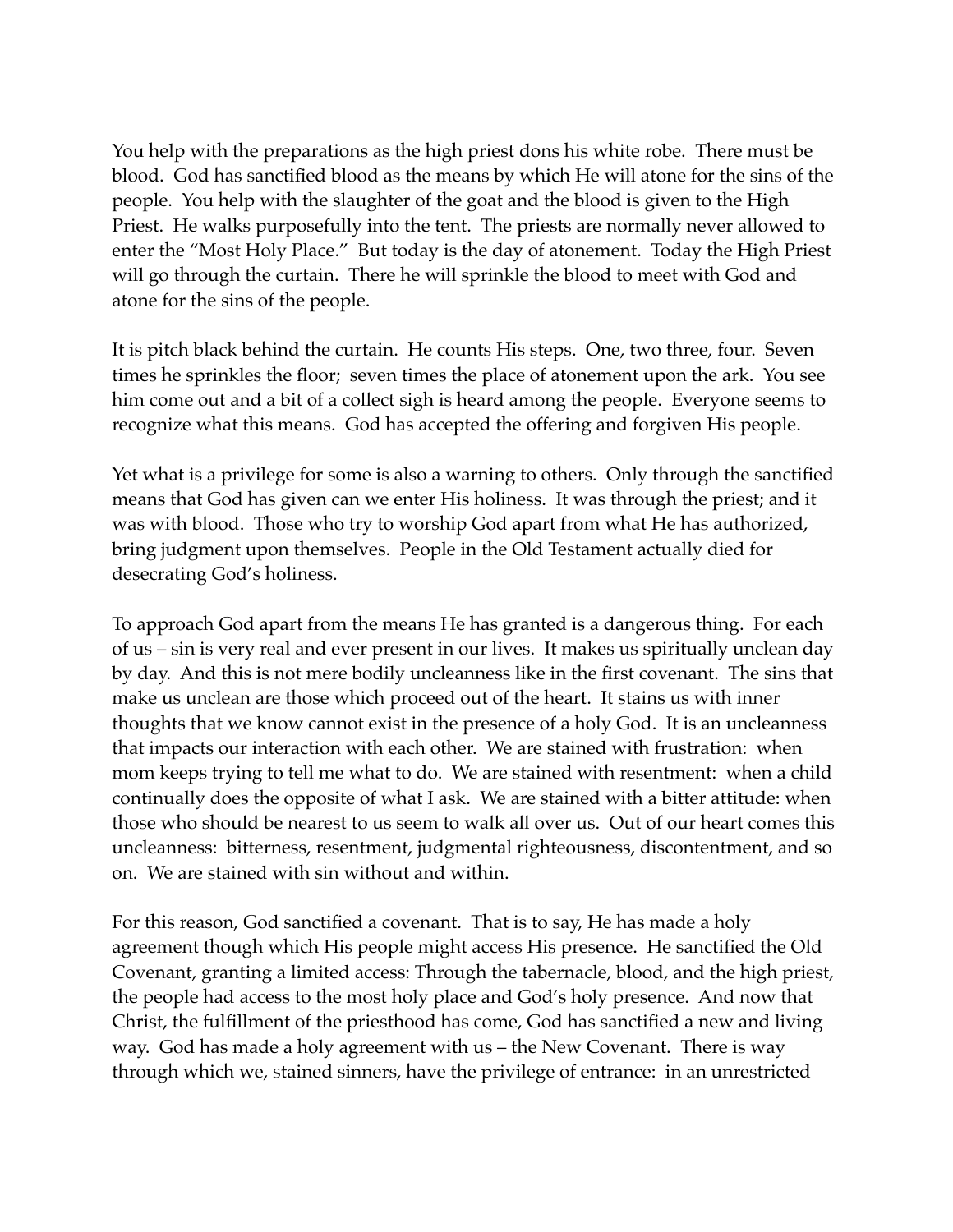spiritual way, each of us is privileged to approach the most holy place. For we have a High Priest over the dwelling place of God.

## **3. Safe access to God's gracious presence**

We've spoken of access in a political way. What about in a personal sense?

Certain people might have limited access to me. In my office as pastor for instance: members, colleges, fellow pastors, business associates – they all have a sort of limited access to me as pastor. They can email, call, stop by my office. However none of them has unrestricted personal access. None of them has a key to my house. Only my family is authorized to my enter that most intimate and personal of places: my home.

The home is the place where we keep what is most precious and personal to us. For me, I have one wife, and three children (soon to be four). These are the people who have this personal access to me and vice versa. They can reach me whenever they want; they can come and go in the house as they please; what is mine is theirs. As a father, my children should be free to approach me without being afraid or worried. As a husband, my wife even more so has unrestricted access – to reach me whenever she needs me, to ask me questions or tell me when something is bothering her. These are the people who have access to me personally.

God, as our heavenly Father, has granted such access. Here, in His home, a place where we are authorized to approach Him without fear or restriction. This is what it means to be called children of God; this is what it means to to worship Him in full assurance of faith. You have access to God in the most intimate and personal of ways. We have a "the right of entry" – we are authorized to enter the "Most Holy Place." God has now grant safe access into His gracious presence and glory.

*19 Therefore, brethren, having boldness to enter the Holiest by the blood of Jesus, 20 by a new and living way which He consecrated for us, through the veil, that is, His flesh, 21 and having a High Priest over the house of God, 22 let us draw near with a true heart in full assurance of faith, having our hearts sprinkled from an evil conscience and our bodies washed with pure water.*

Worship and faith are all about access. And now that Christ has come as High Priest of good things, we have a new and living way; we have unrestricted access to the Most Holy Place.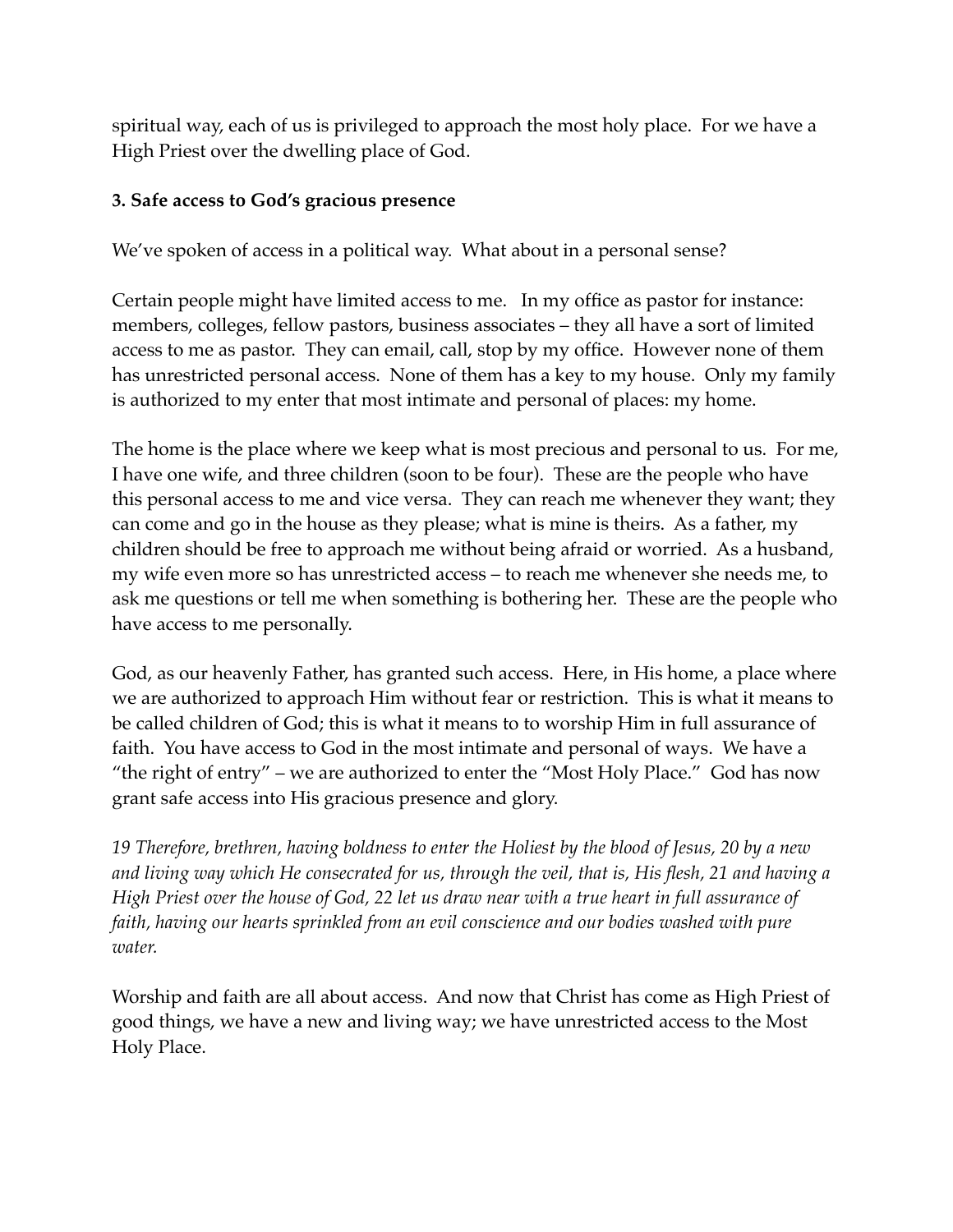Notice the elements of worship are the same: the sanctuary, the blood, the way (that is, the curtain), the washing, and the sprinkling. We enter the Holiest by the blood, though the veil, and have confidence by washing of water and sprinkling of blood.

The Sanctuary is called the Most Holy Place. And what is the most holy place? What is the place of worship under the New Covenant? Not an earthly temple, but a heavenly temple. And heaven is simply the place where God dwells. Where ever God is, that is heaven.

The blood is not of goat and calves, but it is the precious blood of Christ. As Peter writes, "a lamb without blemish or spot." This is the blood which is now sprinkled before God and which cleanses us from all sin.

The way is not the curtain of the tabernacle, but the flesh of Christ. Under the Old Covenant, the veil was very thick, with a part down the middle. You literally had to go through it to get into the most holy place. Now the way into the most holy place is the flesh of Jesus. He became flesh that He might bring us to God. But unlike goats and calves, this is not a corpse. It is a new and living way. That is to say, Jesus lives. His sacrifice was once for all and because He has risen and ascended, he now is able to make intercession between us and God. As Paul confirms, His body is the Church, which means that where the Church gathers on earth, the Church gathers in heaven, and through His body we enter the most holy place.

The body and blood of Jesus has granted us the right of access. The place is the heavenly sanctuary where God dwells, the means is the body and blood of Jesus, and the manner which is worthy is by faith. And not just by faith, but by full confidence of faith. We approach in full assurance of faith knowing Christ has provided eternal redemption and it is ours.

But how do we know for sure? Yet even if we know Jesus has accomplished all this, how do we truly know it is ours? We look at lives filled with sin and uncleanness. We look within and find the stain of sin has left its indelible mark. How can you be sure that this right of entry belongs personally to you?

You are assured because 1) you have been washed with pure water and 2) your heart has been sprinkled from a guilty conscience. That is to say, 1) you have been baptized, and 2) you have received His blood in the proclaimed gospel and in the Lord's Supper. Washing was always preparatory for entrance to the tabernacle. Before you could come to offer the sacrifice, the priest would wash. Baptism washes you clean of the sin what resides in your old man, it drowns your sinful flesh, and prepares you for worship. It